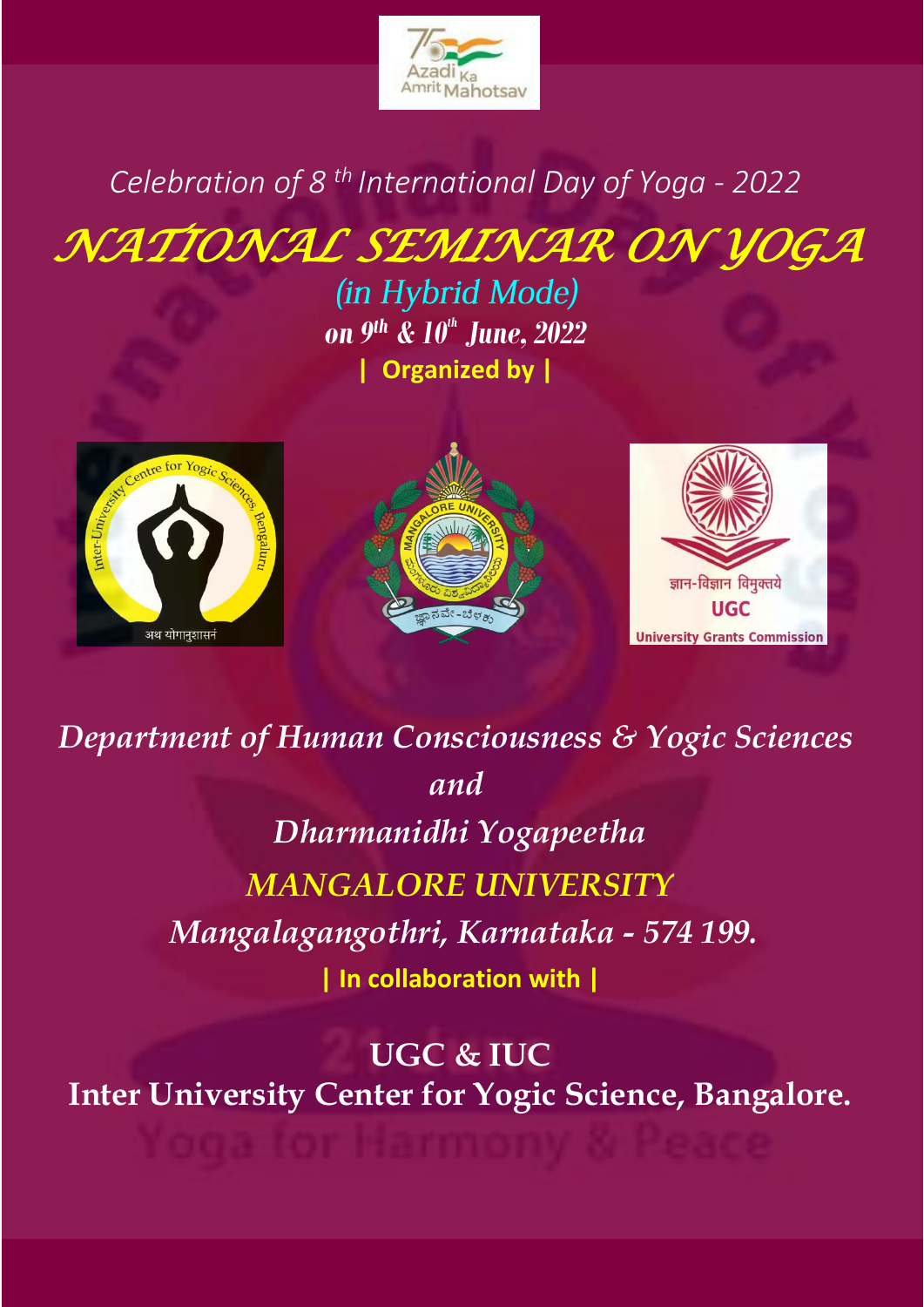#### **About the University :**

Mangalore University campus at Mangalagangothri, located about 20 km to the south-east of the historic coastal town of Mangalore, sets the tone for the educational endeavors of the three districts under the jurisdiction of the University. It is a picturesque campus that sprawls over 333 acres, overlooking the confluence of the river Nethravathi with the Arabian Sea on the one side, and the cloud-capped Western Ghats on the other. It grew out of a modest post-graduate center of the University of Mysore to become the focal point of an independent University in 1980. The campus, has 26 postgraduate departments, supported by modern infrastructure and experienced faculty.

#### **About the Department :**

Department of Human Consciousness and Yogic Sciences is unique being first in the country to offer two years master's degree programme (M.Sc.) in Yogic Sciences since 1998, with specializations in 1. Yoga therapy 2. Yoga spirituality. To spread the value-based knowledge of Yogic science, Namely Teaching, Therapy and research in Yoga, with its contribution in human resource development and capacity building with basic principles, underlying mechanisms and application potential of yoga practices. The department with the full-fledged teaching and research center will provide an opportunity to scholars to work in this area of nation's rich heritage.

#### **About the programme :**

Declaration of June 21<sup>st</sup> as International Day of Yoga by UNO has been embraced by every corner of the world and its still expanding popularity and participation by all class of people have been proving the necessity of Yoga to the world. At this juncture being the mother land, where this great science of all time has flourished, has a key role in safeguarding and promoting its essence of originality of both practical as well as theoretical understating and their application. As a step forward to full fill this responsibility, our department is organizing Two days National seminar on Yoga in hybrid mode. The seminar will be focused on research, [therapy and study of class](https://bit.ly/2TMj2x0)ical texts.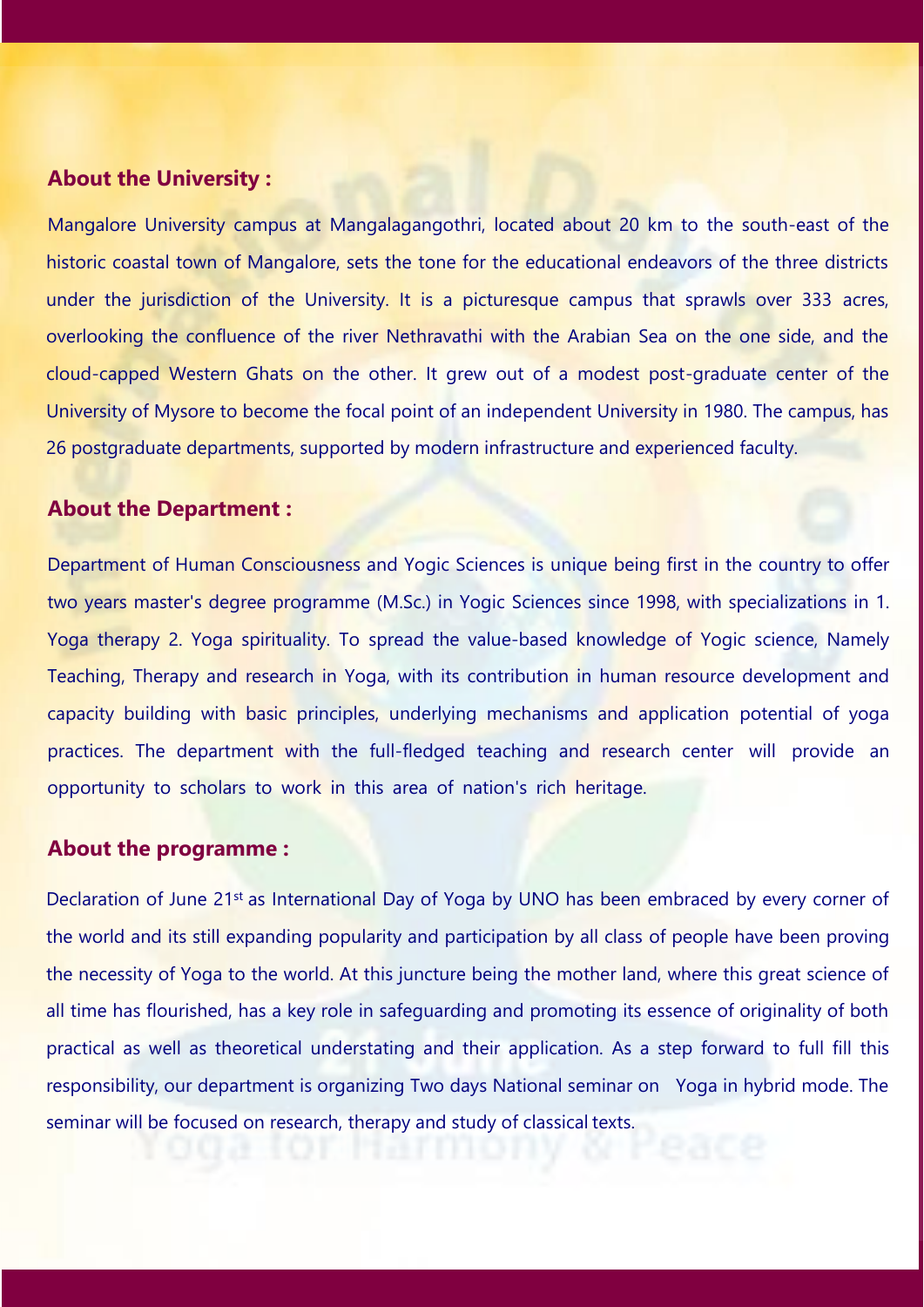# **Theme : Yoga and Health**

#### **Sub Themes:**

- 1. Yoga Therapy
- 2. Yoga traditions for health
- 3. Yoga Research
- 4. Yoga for Holistic Health

#### **Call for Abstract/Papers**

- 5. Health applications in Upanishads
- 6. Yoga and Common Ailments
- 7. Yogic health management systems in Upanishads
- 8. Yoga for skill development

Department of Human Consciousness & Yogic Sciences call for papers from academicians, research scholars, scientists, practitioners from universities across the nation. They are called to share their research paper, original article, review paper and conceptual paper in theseminar.

#### **Abstract & Paper submission guidelines**

- An abstract of 200-250 words and with 1.5 line spacing in MS word should be Emailed to **[hcyogicscience@gmail.com](mailto:hcyogicscience@gmail.com)**
- [Last date for sending the abstract /](mailto:hcyogicscience@gmail.com) paper is 5<sup>th</sup> June, 2022. Papers will be selected through the peer review process. Selected presenters will be intimated through Email.

#### **Registration fee (Hybrid Mode)**

Teachers and Professionals : ₹ 500 /- Students/ Research Scholars : ₹ 250 /-

#### **Account Details**

**A/c Holder's Name:** Chairman Dept. H.C. & Y.Sc. M.U. **Name of Bank:** State Bank of India **Branch Nampe :** Mangalagangothri **Bank Account No.:** 10094967495 **IFSC Code No.:** SBIN 0008034

# **Link for Registration**

<https://forms.gle/3MtuTnxENWQz4ymV9>

#### **For more information, please contact :**

## **Joint Organizing Secretaries**

Dr. Thirumaleshwara Prasada H. Lecturer, DNYP Phone: +91 9449131583

Dr. Udayakumara K. Lecturer, DNYP Phone: +91 8904742210

Department of Human Consciousness & Yogic Sciences and Dharmanidhi Yogapeetha, Mangalore University, Mangalagangothri -574 199 Email : [ysdeptmu@gmail.com](mailto:ysdeptmu@gmail.com)